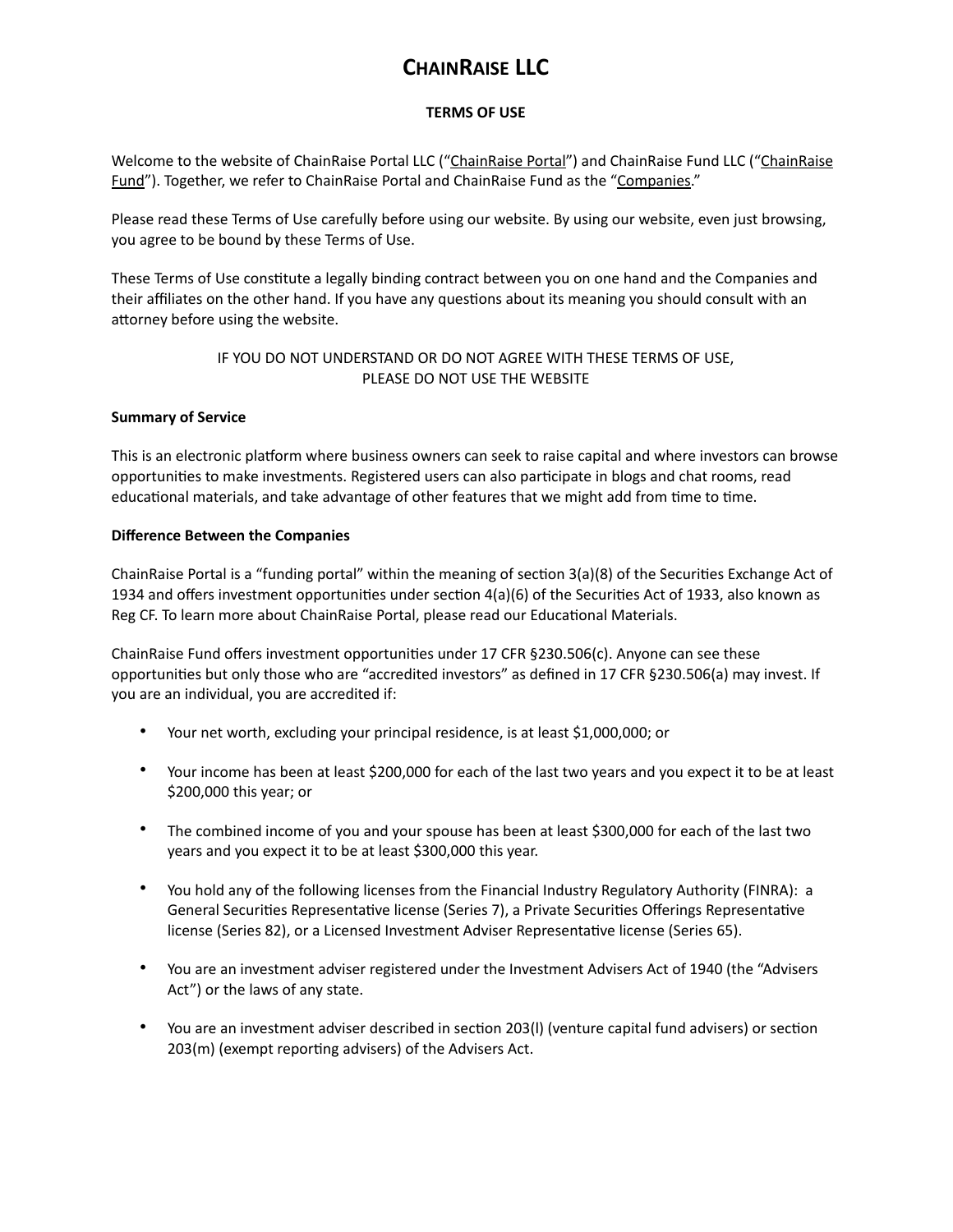#### **Definitions**

The following definitions are used in these Terms of Use:

- "Agreement" means these Terms of Use.
- "Content" means the images, text, and other content you see on the Site. On some parts of the Site, Users can upload Content.
- "FINRA" means the Financial Industry Regulatory Authority.
- "Investor" means a User who uses the Site to browse investment opportunities.
- "Issuer" means a business that is listed on the Site, trying to borrow money from investors.
- "SEC" means the U.S. Securities and Exchange Commission.
- "Service" means everything we do at the Site.
- "Site" means the website located at invest.chainraise.io.
- "User" means anyone who uses the Site, even just to browse.

#### **Acceptance of Terms; Changes in Terms**

If you use the Site, even just to browse, you will be deemed to have consented to the terms of this Agreement. We may also ask you to indicate your consent more formally by checking a box or otherwise taking an affirmative action.

The Service is offered subject to acceptance of all of the terms and conditions contained in these Terms of Use and all other operating rules, policies, and procedures we may publish on the Site, which are incorporated by reference.

The Companies may, at their sole discretion, modify or replace these Terms of Use by posting the updated terms on the Site. Unless otherwise indicated by the Companies, any changes will become effective on a prospective basis from the date of posting. It is your responsibility to check the Terms of Use periodically for changes. Your continued use of the Service following the posting of any changes to the Terms of Use constitutes acceptance of those changes.

The Companies reserve the right to change, suspend, or discontinue the Service or any of its features at any time for any reason. The Companies may also impose limits on certain features and services or restrict your access to parts or all of the Service without notice or liability.

#### **Eligibility**

To use the Site you must be at last 18 years old and of legal age in your jurisdiction to form a binding contract. If you are not, you must stop using the Site.

We may, in our sole discretion, refuse to offer the Service to any person or entity and/or change our eligibility criteria at any time. This provision is void where prohibited by law and the right to access the Service is revoked in those jurisdictions.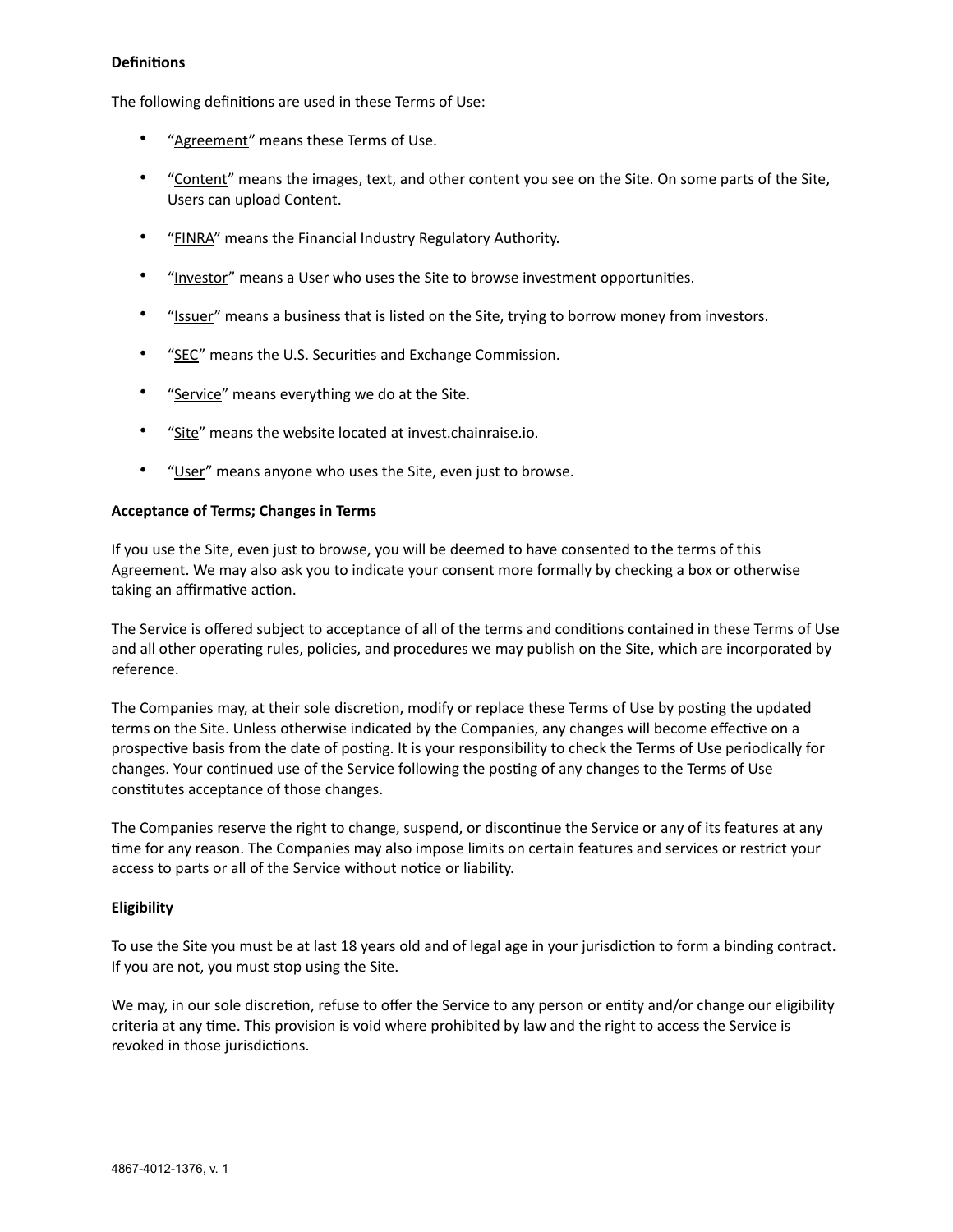#### **Relationship to Privacy Policy and Other Contracts**

Our Privacy Policy is part of this Agreement.

In addition, we may ask that you agree to other terms and conditions depending on your use of the Site. All of such other terms and conditions become part of this Agreement.

There are no agreements or understandings concerning your use of the Site that are not reflected in this Agreement. This Agreement supersedes all prior or contemporaneous communications and proposals (whether oral, written or electronic) between you and the Companies with respect to the Service.

#### **Registration**

You may browse the Site without registering, but as a condition of using certain aspects of the Service, including the ability to make investments in Issuers, you may be required to register and select a screen name ("User ID") and password. You shall not use as a User ID any name or term that (i) is the name of another person, with the intent to impersonate that person; (ii) is subject to any rights of another person, without appropriate authorization; or (iii) is offensive, vulgar, or obscene. The Companies reserves the right in their sole discretion to refuse registration of or cancel a User ID.

You are solely responsible for activity that occurs on your account and shall be responsible for maintaining the confidentiality of your password for the Site. We will treat anyone who uses your User ID and password as "you" for all purposes, and we will hold you responsible for the activities of the person using your password. You will never allow any other person to use your account, nor will you use the account of any other User. You will immediately notify the Companies in writing of any unauthorized use of your account, or other known account-related security breach.

#### **Accuracy of Information**

You promise that all of the information you provide to us, at the Site or otherwise, will be true and accurate in all respects. If you learn that any of the information you have given to us is incorrect or inaccurate, you will notify us immediately.

#### **Electronic Delivery**

You consent to receive from the Companies all communications including notices, agreements, legally required disclosures, or other information in connection with the Services electronically. The Companies may provide the electronic notices by posting them on the Site. If you desire to withdraw your consent to receive notices electronically, you must discontinue your use of the Services.

#### **Use of Site**

You will use the Site only for the purpose for which it was intended, *i.e.*, to provide the Service. You will not use the Site for any other purpose, whether personal or commercial. The Service is provided only for your own personal, non-commercial use, except as otherwise provided. You are responsible for all your activity in connection with the Service.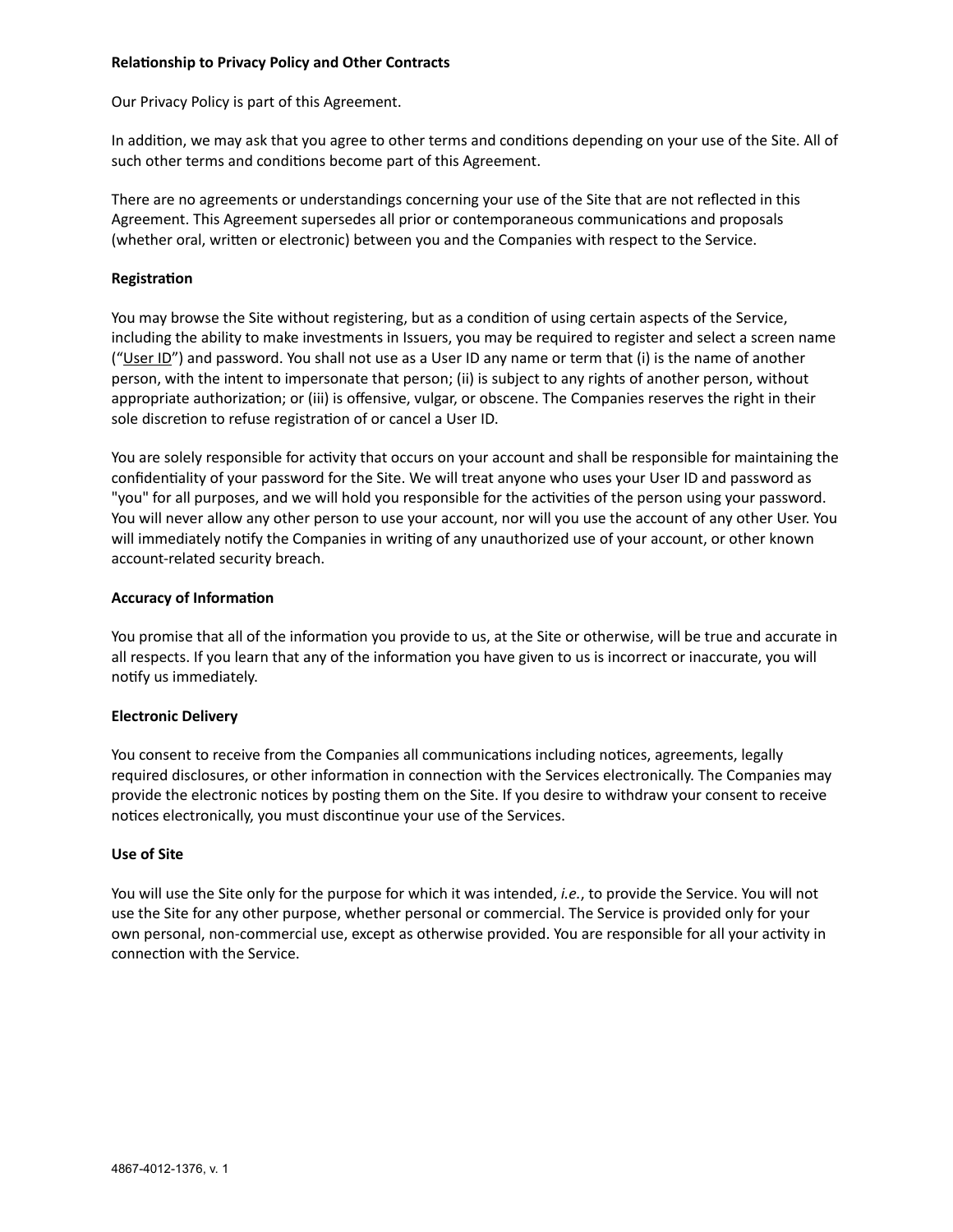#### **Code of Conduct**

You will not:

- Upload, email, or otherwise transmit any images or other Content that are unlawful, obscene, harmful, hateful, invade the privacy of any third party, contain nudity or pornography, or are otherwise objectionable.
- Disseminate materials that impact or invade the privacy of others, such as photographs, video clips, sound recordings, personally identifiable information, or other materials that reveal personal, private, or sensitive information about another person, without that person's consent.
- Submit material that is intentionally false, defamatory, unlawfully threatening, or unlawfully harassing.
- Post Content that is false, misleading, or inaccurate.
- Infringe any third party's copyright, patent, trademark, trade secret, or other proprietary rights or rights of publicity or privacy.
- Transmit materials that contain any viruses or other computer-programming routines that are intended to damage, detrimentally interfere with, surreptitiously intercept, or expropriate any system, data, or personal information.
- Use the Service to artificially generate traffic or page links.
- Use the Service in a manner that breaches any legal duty owed to a third party, such as a contractual duty or a duty of confidence.
- Use the Site in a manner that could disable, overburden, or impair the Site or interfere with any other party's use and enjoyment of the Site, such as through sending "spam" email.
- Seek to obtain access to any materials or information through "hacking," "data harvesting," or through other means we have not intentionally made available to you through the Site.
- Use the Site to violate any law, statute, or regulation (including, without limitation, those governing securities regulation, consumer protection, unfair competition, anti-discrimination, or false advertising) or for any other unlawful purpose.

Additionally, you shall not: (i) take any action that imposes or may impose (as determined by the Companies in their sole discretion) an unreasonable or disproportionately large load on the infrastructure of the Companies or their third-party providers; (ii) interfere or attempt to interfere with the proper working of the Service or any activities conducted on the Service; (iii) bypass any measures the Companies may use to prevent or restrict access to the Service (or other accounts, computer systems, or networks connected to the Service); (iv) run Maillist, Listserv, or any form of auto-responder or "spam" on the Service; or (v) use manual or automated software, devices, or other processes to "crawl" or "spider" any page of the Site.

You shall not directly or indirectly: (i) decipher, decompile, disassemble, reverse engineer, or otherwise attempt to derive any source code or underlying ideas or algorithms of any part of the Service, except to the extent applicable laws specifically prohibit such restriction; (ii) modify, translate, or otherwise create derivative works of any part of the Service; or (iii) copy, rent, lease, distribute, or otherwise transfer any of the rights that you receive hereunder. You shall abide by all applicable local, state, national, and international laws and regulations.

#### **Our Obligation to Enforce Code of Conduct**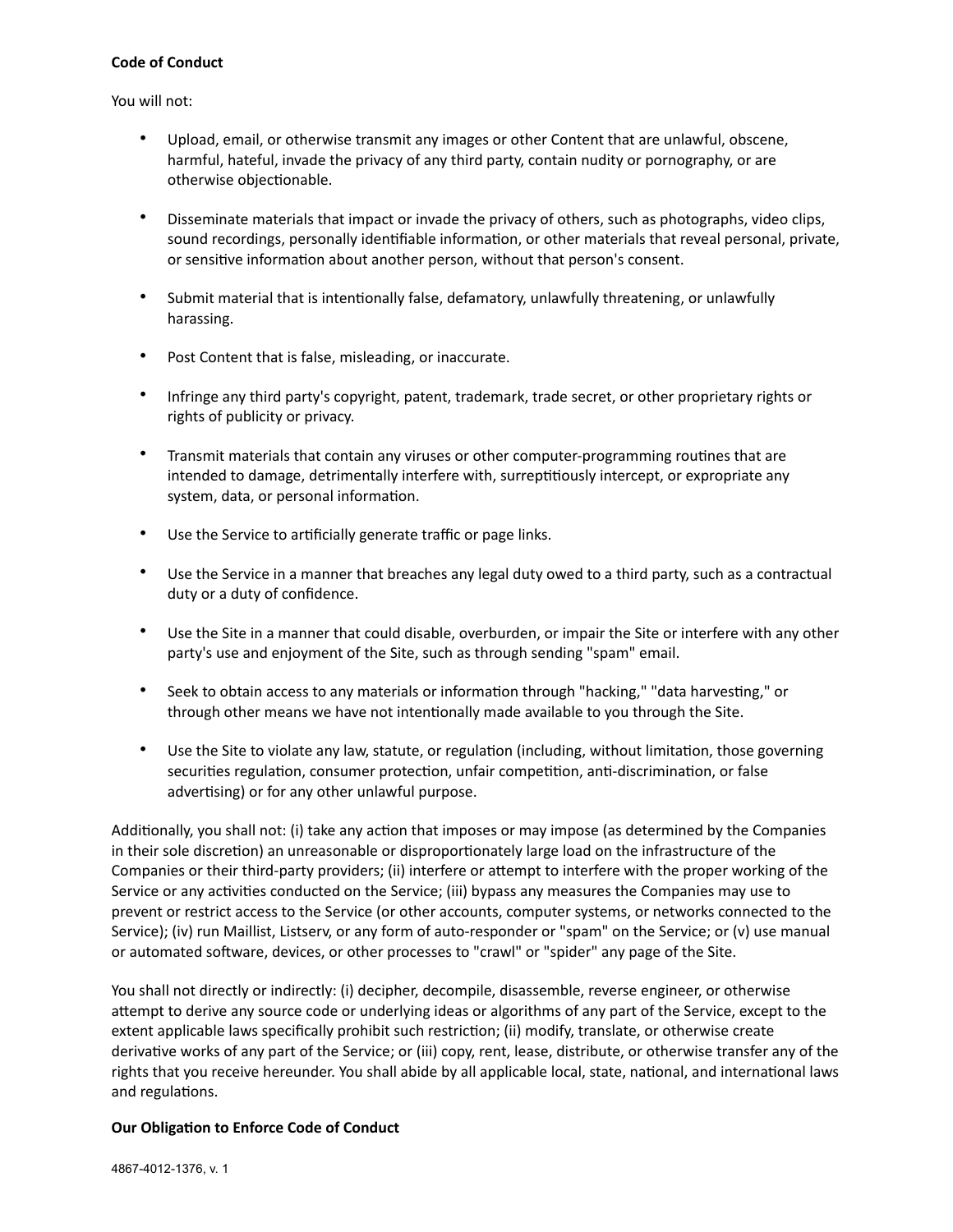We will enforce the Code of Conduct described above wherever we become aware of violations and deem enforcement to be necessary. However, we do not necessarily monitor the Site for violations and are not liable for any harm or damages caused to Users by another User's violation of the Code of Conduct. If you believe the Code of Conduct is being violated, please contact us.

## **Our Right to Monitor**

We may monitor your use of the Site, including email, and other Content you transmit through the Site, (ii) remove, edit, or refuse to post Content, (iii) restrict access from certain websites or other resources, and (iv) take any other actions we deem necessary in our sole discretion to protect our community of Users and our resources. You cannot expect that communications through the Site will remain private.

### **Our Right to Terminate Use**

We reserve the right, with or without notice, to terminate or suspend your access to some or all of the Site if we conclude, in our sole discretion, that you have breached our Code of Conduct or these Terms of Use.

## **The Role of the Companies**

If you are an Investor, you understand that:

- ChainRaise Portal does not participate in any offering of securities under 17 CFR §230.506(c) and ChainRaise Fund does not participate in in any offering of securities under section 4(a)(6) of the Securities Act of 1933.
- You cannot purchase securities of the Companies themselves on the Site, and you will not acquire any ownership interest in the Companies by investing in an Issuer.
- The Companies do not make any promises, representations, or recommendations about any of the Issuers. You have to decide whether to invest in Issuers on your own, based on information from the Issuers themselves.
- All the information about Issuers that you see on the Site has been provided by the Issuers themselves, not by the Companies. The Companies does not provide and is not responsible for any of the information about Issuers posted on the Site.
- Any contract you enter into with an Issuer is solely between you and the Issuer and does not involve the Companies. The Companies does not guaranty that any Issuer will satisfy is contractual obligations to you.
- The Companies are not making any guaranties to you. If you lose all or part of your investment, you will not have a right to recover from the Companies, except to the extent the Companies is determined to be liable for your loss under Federal securities laws.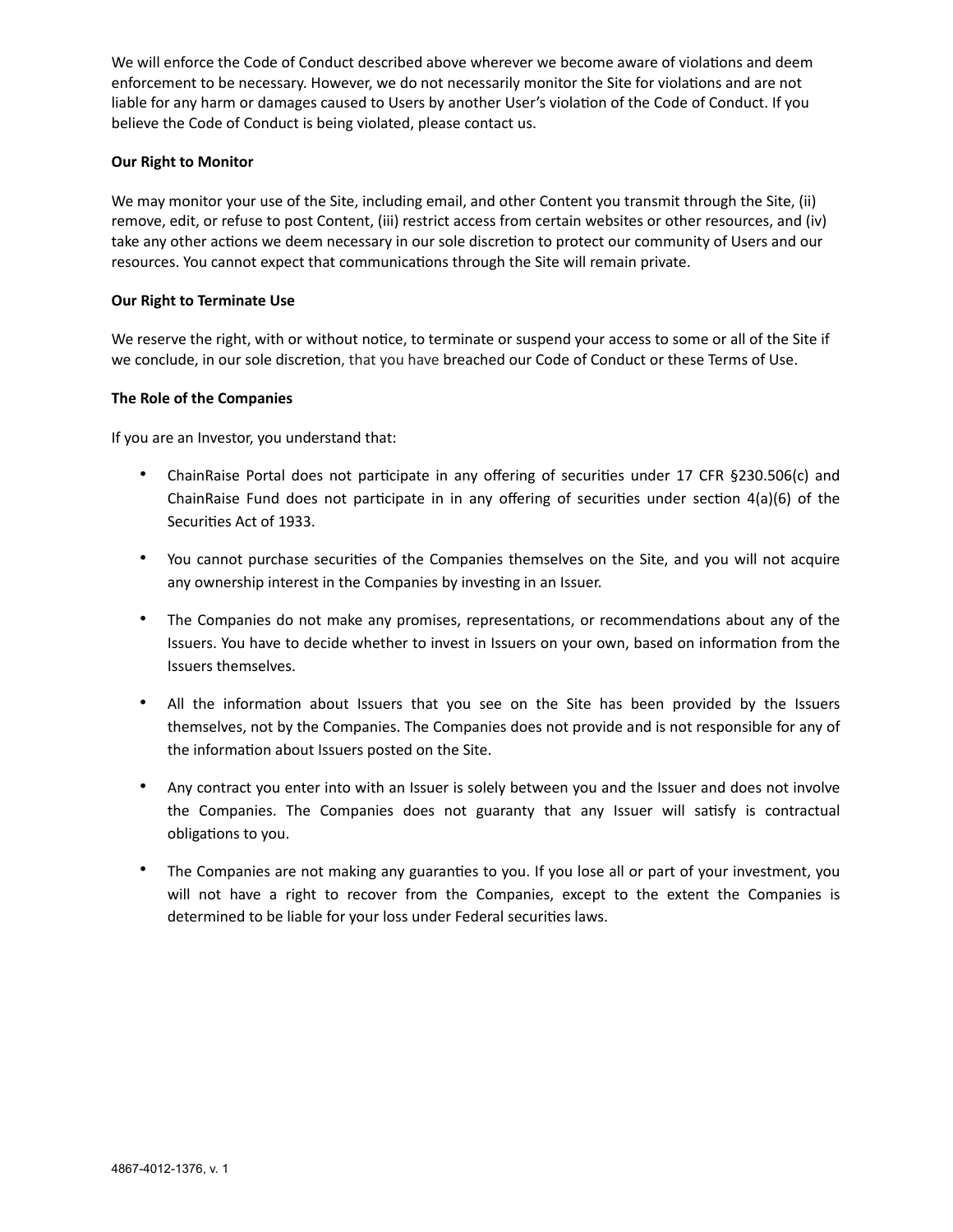#### **Investment Warnings**

If you are an Investor, you understand that:

- Our Site offers Investors the opportunity to invest in businesses. However, we do not make recommendations whether a particular opportunity is appropriate for a particular Investor. *We are not investment advisers*. Investors must make their own investment decisions, either alone or with their personal advisors.
- Investing in small companies is risky and unpredictable. You should invest in opportunities listed at the Site only if you can afford to lose your investment.
- Everything you see about any investment opportunity on the Site is qualified in its entirety by the offering documents for that opportunity.
- Neither the SEC, FINRA, nor any state agency has reviewed the investment opportunities listed on the Site.

#### **Our Right to Conduct Background Checks**

By subscribing for any investment opportunity listed on the Site, you give us permission to conduct background checks on you – for example, credit checks, checks to ensure compliance with anti-terrorism and anti-money laundering laws, and other background checks we believe are necessary to comply with law or protect our interests or the interests of other Users.

#### **Tracking Visits and Use**

To improve the Site and for our own business purposes, we may compile records of your visits to the Site and/ or your visits to or use of various elements of the Site (for example, how many investment opportunities you view). All of this information is confidential and subject to our Privacy Policy.

#### **Disparagement**

You will not disparage the Companies, the Site, or any other User.

#### **Submitting Content**

On some parts of the Site, you may submit Content (such as by posting on blogs or discussion boards) subject to the following rules:

- You grant to us and other Users a royalty-free, non-exclusive, worldwide license, under your intellectual property rights, to copy, reformat, index, modify, display, distribute and put to commercial and other uses your Content, and to sublicense the same rights to others, with or without compensation. No compensation will be paid to you for any such use.
- Your privacy is not protected with respect to any Content you submit, including your name, address, photographs, etc. We cannot guaranty that that other Users will use your Content in an appropriate or fair manner, or in a manner otherwise anticipated by you. Please use caution.
- You will be solely responsible for any damage or loss to any party caused by your Content.
- If you suggest improvements to the Site or our business, we may use your suggestions without acknowledging that they came from you or paying you for them.
- If you suggest improvements to any Issuer listed on the Site, the Issuer (or any other User) may use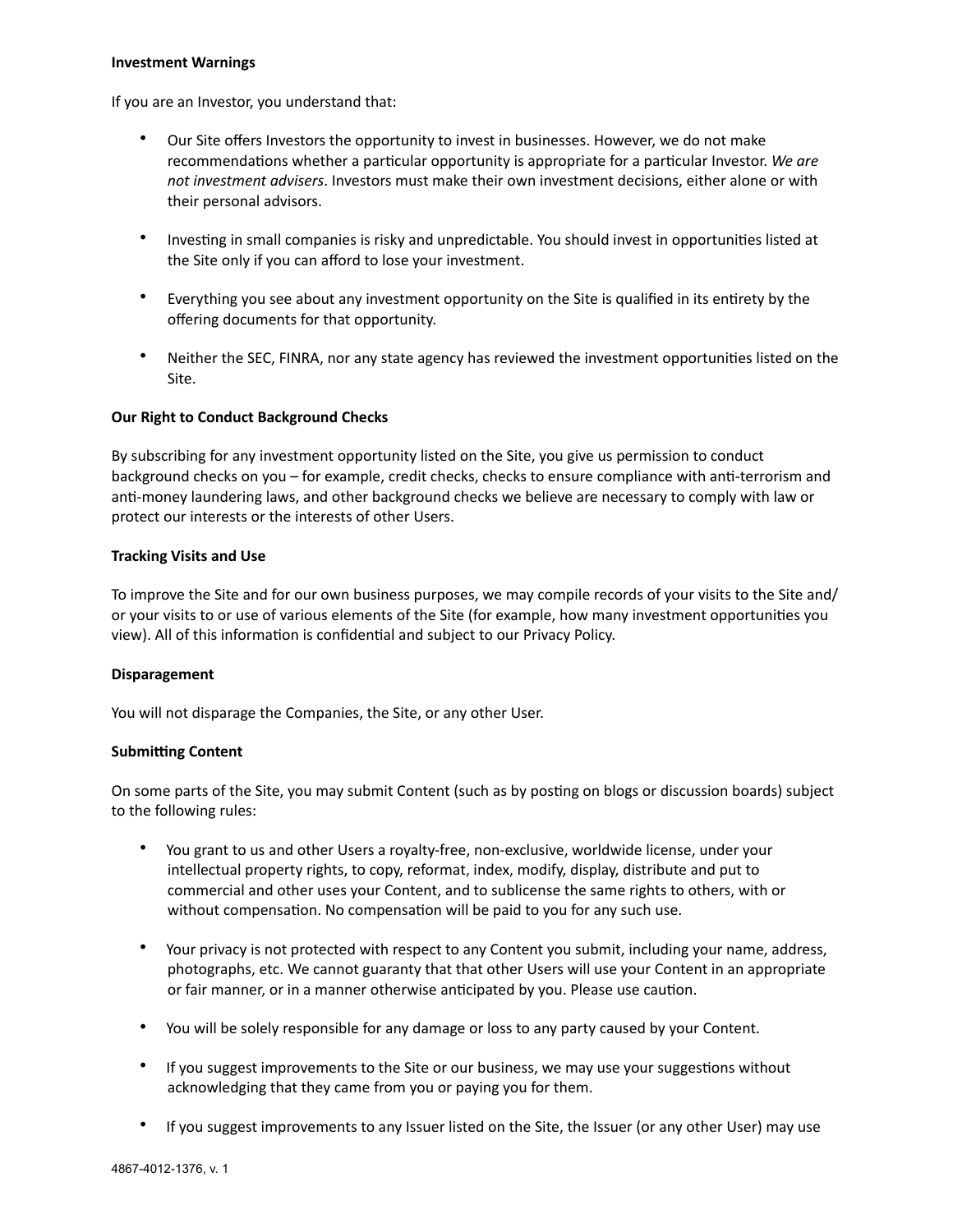your suggestions without acknowledging that they came from you or paying you for them.

• The Companies reserves the right, at any time, for any reason, and without notice, to block, remove, edit, or modify any Content you submit. The Companies reserves the right not to comment on the reasons for any of these actions.

#### **Ownership of Intellectual Property**

The Companies own or have the legal right to use all of the intellectual property associated with the Site and the Services. This includes, but is not limited to, our name, our trademarks and copyrights, the design of the Site, our trade secrets, our business methods, any artwork, text, video, photographs, or audio used on the Site, and our logos, tag lines, and trade dress.

You have no interest in any of this intellectual property, other than the right (which we may terminate or suspend) to use the Site and the Services in accordance with these Terms and Conditions. You shall not duplicate, publish, display, distribute, modify, create derivative works from, or exploit our intellectual property in any way.

In accordance with the Digital Millennium Copyright Act, the Companies have adopted a policy of, in appropriate circumstances, terminating User accounts that are repeat infringers of the intellectual property rights of others. The Companies also may terminate User accounts even based on a single infringement.

#### **Your Duty of Confidentiality**

The term "Confidential Information" means information (i) that is designated as "Confidential" or "Proprietary" at the time of disclosure or within a reasonable period thereafter, (ii) that is only available to Users who have registered at the Site, or (iii) a reasonable person would understand to be Confidential.

Confidential Information includes:

- Our business policies and practices, strategic plans, pricing, financial information and projections, marketing information and strategies;
- The names of Users of the Site;
- Information relating to projects listed on the Site, including but not limited to financial projections, project details, and the names of project sponsors, borrowers, and investors; and
- Information received from third parties that we are obligated to treat as confidential.

You shall keep all Confidential Information in confidence, and not use Confidential Information for any purpose other than as contemplated by the Site. You will use at least the same degree of care in safeguarding Confidential Information as you use in safeguarding your own confidential information and trade secrets, such as your social security number and secret business plans.

Notwithstanding the preceding paragraph, you may disclose Confidential Information if you are required to do so by legal process (for example, by a subpoena), provided that you promptly notify us in advance so we can seek a protective order or other relief.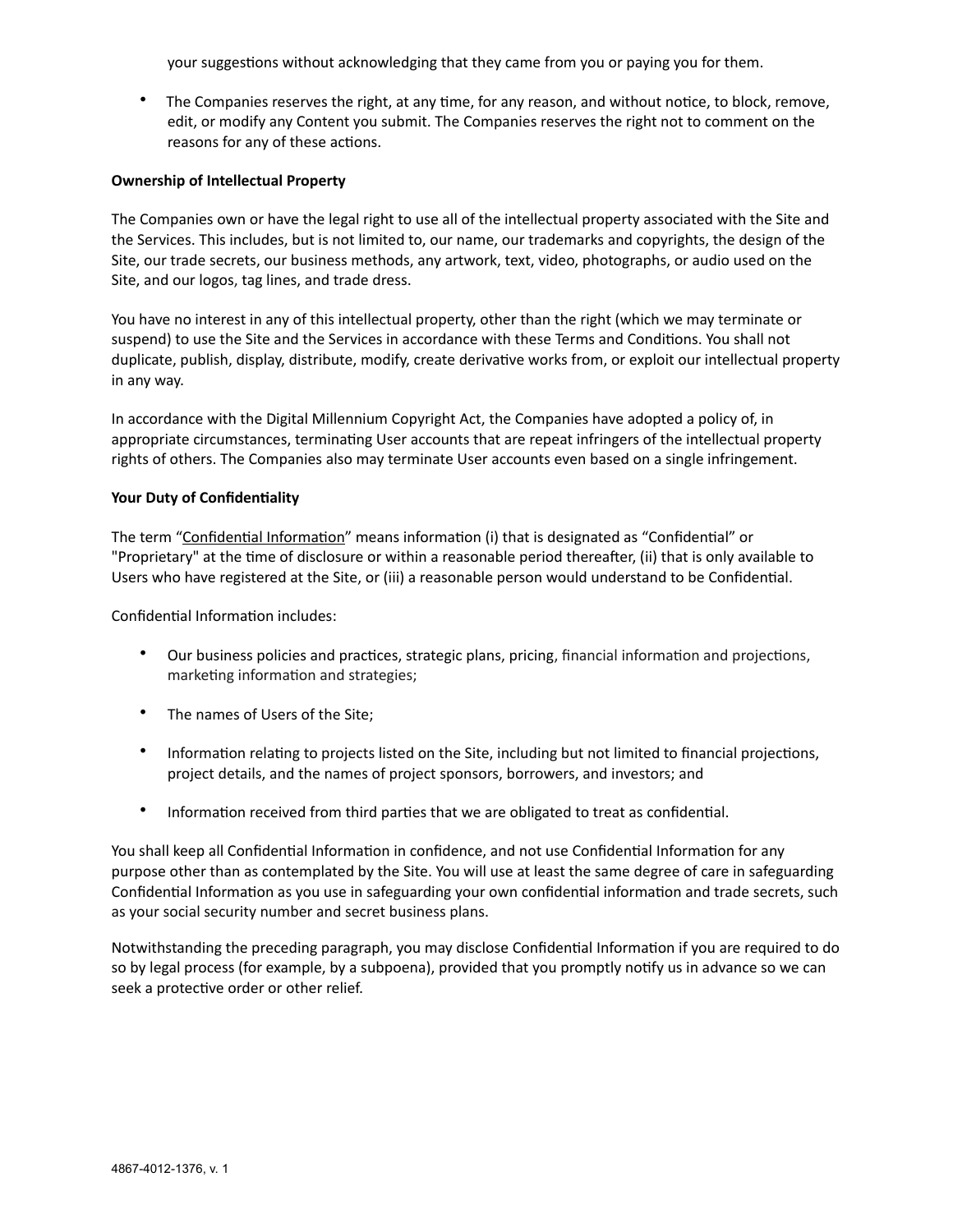#### **Your Duty of Non-Solicitation**

During the period that begins on the first date you use the Site and ends two years after the last time you browse or use the Site:

- You will not contact any Issuer that you first learned of on the Site for any purpose other than to invest in the Issuer through the Site. For example, you will not contact an Issuer to learn about other offerings or to suggest that the Issuer seek capital elsewhere.
- You will not contact any employees of the Companies or its affiliates in an effort to hire them yourself, or to persuade them to work for someone else or to terminate their employment by the Companies.
- You will not contact any other Users in an effort to persuade them to use any competitive site, or to invest in any Issuers other than those listed on the Site, or to stop using the Site.

## **Third-Party Sites**

To use the Services, you may be required to visit other websites. In addition, the Service may permit you to link to other websites or resources on the Internet, and other websites or resources may contain links to the Site.

When you access third-party websites, you do so at your own risk. Those other websites are not under the control of the Companies, and you acknowledge that the Companies are not liable for the content, functions, accuracy, legality, appropriateness, or any other aspect of those other websites or resources. The inclusion on another website of any link to the Site does not imply endorsement by or affiliation with the Companies. You further acknowledge and agree that the Companies shall not be liable for any damage related to the use of any content, goods, or services available through any third-party website or resource, or for any breaches of your personal information that occur through such third-party websites.

#### **Copyright Notifications**

The Companies will remove infringing materials in accordance with the Digital Millennium Copyright Act if properly notified that Content infringes copyright. If you believe that your work has been copied in a way that constitutes copyright infringement, please notify our copyright agent in writing. Your notice must contain the following information (please confirm these requirements with your legal counsel, or see the U.S. Copyright Act, 17 U.S.C. §512(c)(3), for more information):

- An electronic or physical signature of the person authorized to act on behalf of the owner of the copyright interest;
- A description of the copyrighted work that you claim has been infringed;
- A description of where the material that you claim is infringing is located on the Site, sufficient for the Companies to locate the material;
- Your address, telephone number, and email address;
- A statement by you that you have a good faith belief that the disputed use is not authorized by the copyright owner, its agent, or the law; and
- A statement by you that the information in your notice is accurate and, under penalty of perjury, that you are the copyright owner or authorized to act on the copyright owner's behalf.

If you believe that your work has been removed or disabled by mistake or misidentification, please notify our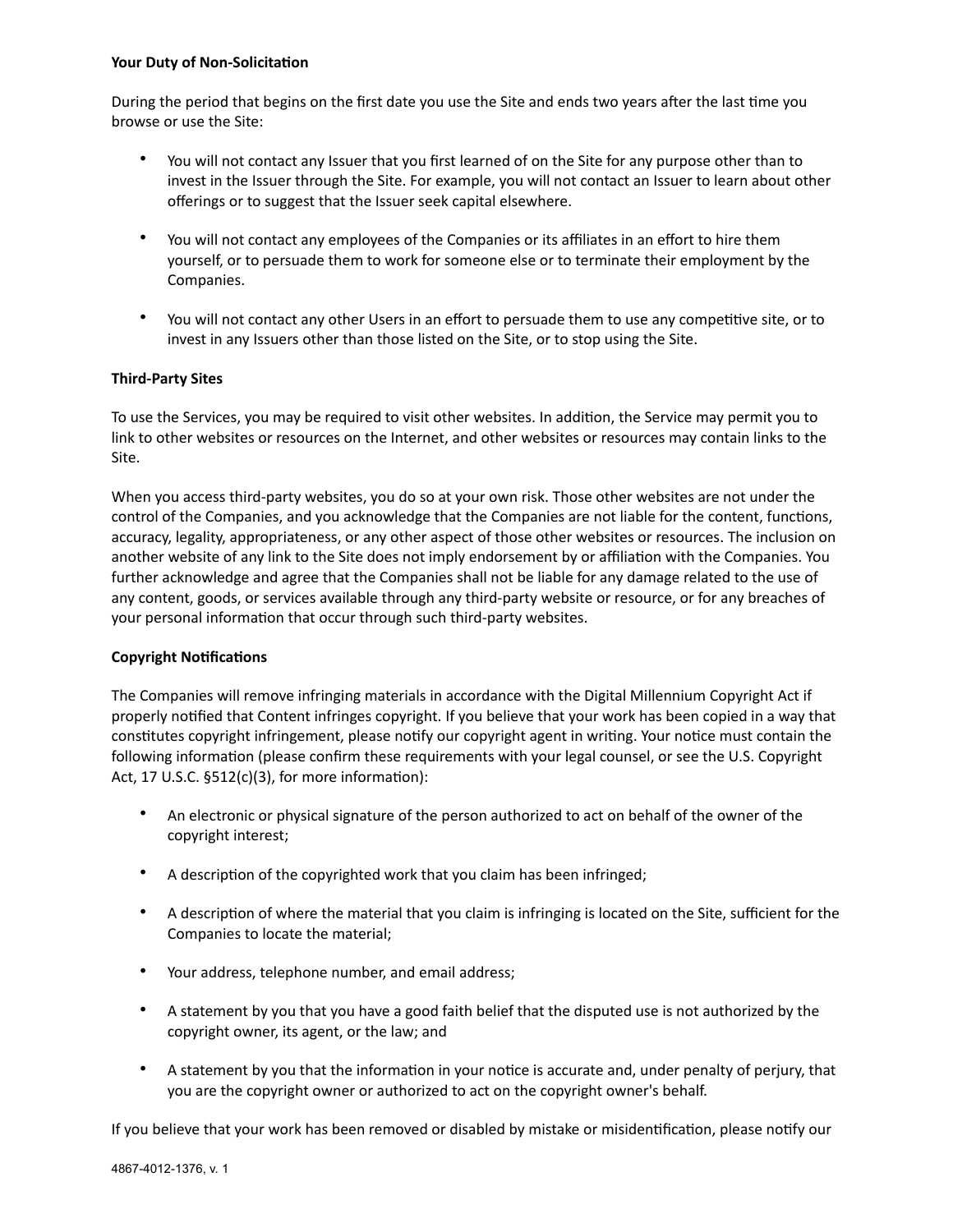copyright agent in writing. Your counter-notice must contain the following information (please confirm these requirements with your legal counsel or see the U.S. Copyright Act, 17 U.S.C. §512(g)(3), for more information):

- A physical or electronic signature of the user of the Services;
- Identification of the material that has been removed or to which access has been disabled and the location at which the material appeared before it was removed or access to it was disabled;
- A statement made under penalty of perjury that the subscriber has a good faith belief that the material was removed or disabled as a result of mistake or misidentification of the material; and
- The subscriber's name, address, telephone number, and a statement that the subscriber consents to the jurisdiction of the Federal District Court for the judicial district in which the address is located, or if the subscriber's address is outside of the United States, for any judicial district in which the service provider may be found, and that the user will accept service of process from the person who provided notification under subscriber (c)(1)(C) or an agent of such person.

Under the Act, any person who knowingly materially misrepresents that material is infringing or was removed or disabled by mistake or misidentification may be subject to liability.

If you fail to comply with these notice requirements, your notification or counter-notification may not be valid.

Our designated copyright agent for notice of alleged copyright infringement is:

Mark Roderick, Esq. Lex Nova Law LLC 10 E Stow Rd Suite 250 Marlton, NJ 08053 [mroderick@lexnovalaw.com](mailto:mroderick@lexnovalaw.com) (856) 382-8402

#### **Disclaimer of Warranties**

THE SERVICE IS PROVIDED "AS IS" AND "AS AVAILABLE" AND IS WITHOUT WARRANTY OF ANY KIND, EXPRESS OR IMPLIED, INCLUDING, BUT NOT LIMITED TO, THE IMPLIED WARRANTIES OF TITLE, NON-INFRINGEMENT, MERCHANTABILITY, AND FITNESS FOR A PARTICULAR PURPOSE, AND ANY WARRANTIES IMPLIED BY ANY COURSE OF PERFORMANCE OR USAGE OF TRADE, ALL OF WHICH ARE EXPRESSLY DISCLAIMED.

Without limiting the preceding paragraph, the Companies and their managers, officers, employees, agents, suppliers, partners, and content providers do *not* warrant that (i) the Service will be secure or available at any particular time or location; (ii) any defects or errors will be corrected; (iii) any content or software available at or through the Service is free of viruses or other harmful components; or (iv) the results of using the Service will meet your requirements. Your use of the Service is solely at your own risk. Some states or countries do not allow limitations on how long an implied warranty lasts, so the above limitations may not apply to you.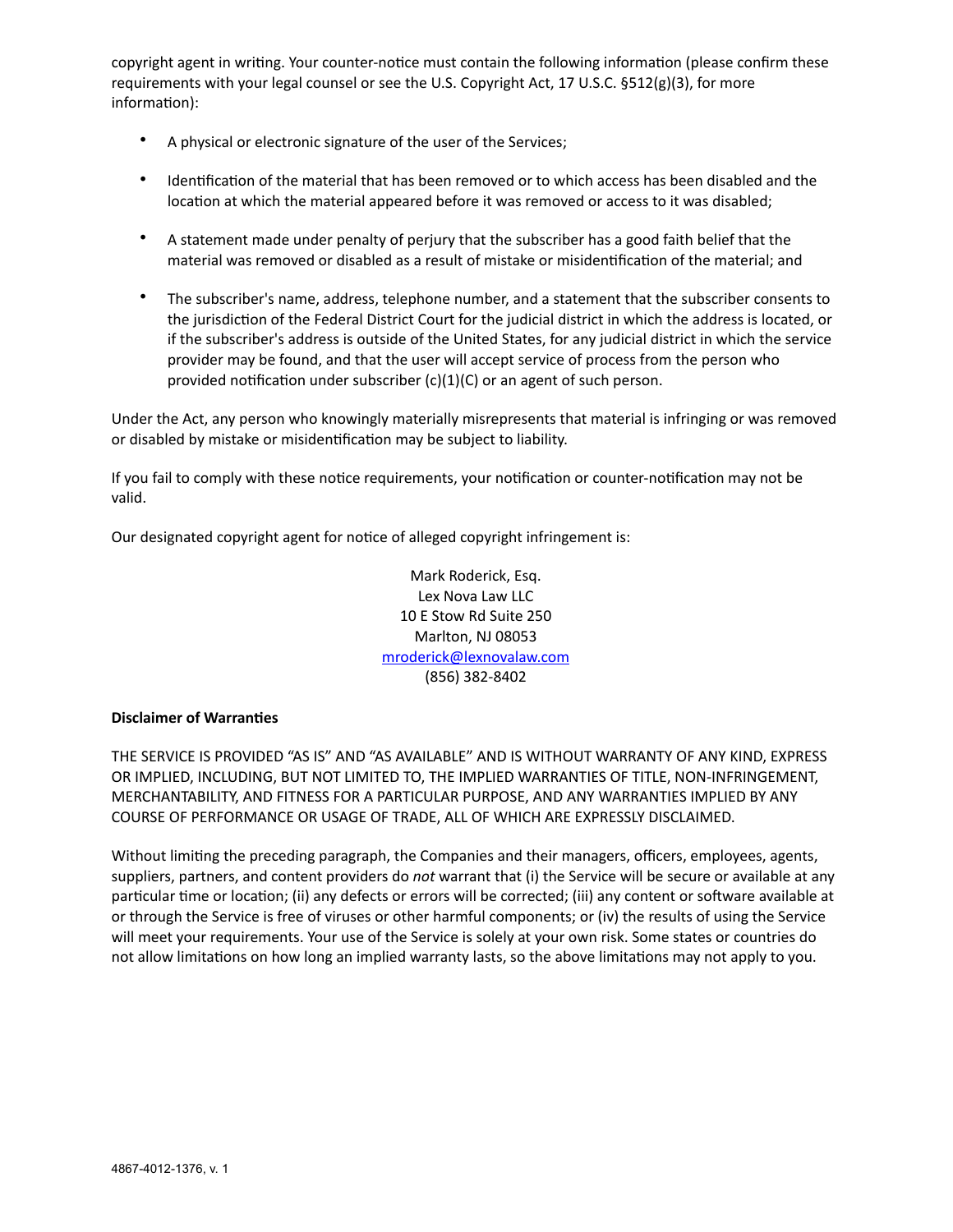Electronic Communications Privacy Act Notice (18 USC §2701-2711): THE COMPANIES MAKE NO GUARANTY OF CONFIDENTIALITY OR PRIVACY OF ANY COMMUNICATION OR INFORMATION TRANSMITTED ON THE SITE OR ANY WEBSITE LINKED TO THE SITE. The Companies will not be liable for the privacy of email addresses, registration and identification information, disk space, communications, confidential or trade-secret information, or any other Content stored on the equipment of the equipment, transmitted over networks accessed by the Site, or otherwise connected with your use of the Service.

Similarly, we also expressly disclaim any and all warranties on behalf of our third-party suppliers and service providers.

### **Data Breaches**

Although we will try to protect the privacy of the information you provide to us, we cannot guaranty that our systems will not be breached, just as the systems of large retailers, banks, and even governmental agencies have been breached.

In addition, to when you use our Services you might be required or permitted to visit other websites. We take no responsibility for the security of their systems. See "THIRD PARTY SITES" above.

## **Limitations of Liability**

IN NO EVENT SHALL THE COMPANIES, THEIR MANAGERS, OFFICERS, EMPLOYEES, AGENTS, PARTNERS, SUPPLIERS, OR CONTENT PROVIDERS, BE LIABLE UNDER CONTRACT, TORT, STRICT LIABILITY, NEGLIGENCE, OR ANY OTHER LEGAL OR EQUITABLE THEORY WITH RESPECT TO THE SERVICE (I) FOR ANY LOST PROFITS, DATA LOSS, COST OF PROCUREMENT OF SUBSTITUTE GOODS OR SERVICES, OR SPECIAL, INDIRECT, INCIDENTAL, PUNITIVE, OR CONSEQUENTIAL DAMAGES OF ANY KIND WHATSOEVER, SUBSTITUTE GOODS OR SERVICES (HOWEVER ARISING), (II) FOR ANY BUGS, VIRUSES, TROJAN HORSES, OR THE LIKE (REGARDLESS OF THE SOURCE OF ORIGINATION), OR (III) FOR ANY DIRECT DAMAGES IN EXCESS OF (IN THE AGGREGATE) ONE HUNDRED U.S. DOLLARS (\$100.00), EVEN IF WE HAVE BEEN ADVISED OF THE POSSIBILITY OF SUCH DAMAGES. SOME STATES OR COUNTRIES DO NOT ALLOW THE EXCLUSION OR LIMITATION OF INCIDENTAL OR CONSEQUENTIAL DAMAGES, SO THE ABOVE LIMITATIONS AND EXCLUSIONS MAY NOT APPLY TO YOU.

# **THE FOREGOING DISCLAIMERS AND LIMITATIONS OF LIABILITY ARE NOT INTENDED TO**

# **LIMIT THE LIABILITY OF ANY PERSON UNDER THE FEDERAL SECURITIES LAWS.**

#### **Indemnity**

You shall defend, indemnify, and hold harmless the Companies, their affiliates, and each of their respective managers, officers, employees, contractors, suppliers, and representatives from all liabilities, claims, and expenses, including reasonable attorneys' fees and other legal costs, that arise from or relate to your use or misuse of, or access to, the Service and Content, or otherwise from your submissions, violation of the Terms of Use, or infringement by you, or any third party using your account, of any intellectual property or other right of any person or entity. The Companies reserve the right to assume the exclusive defense and control of any matter otherwise subject to indemnification by you, in which event you will assist and cooperate with the Companies in asserting any available defenses.

# **Your Disputes with Other Users**

You will not include us in any dispute you have with another User.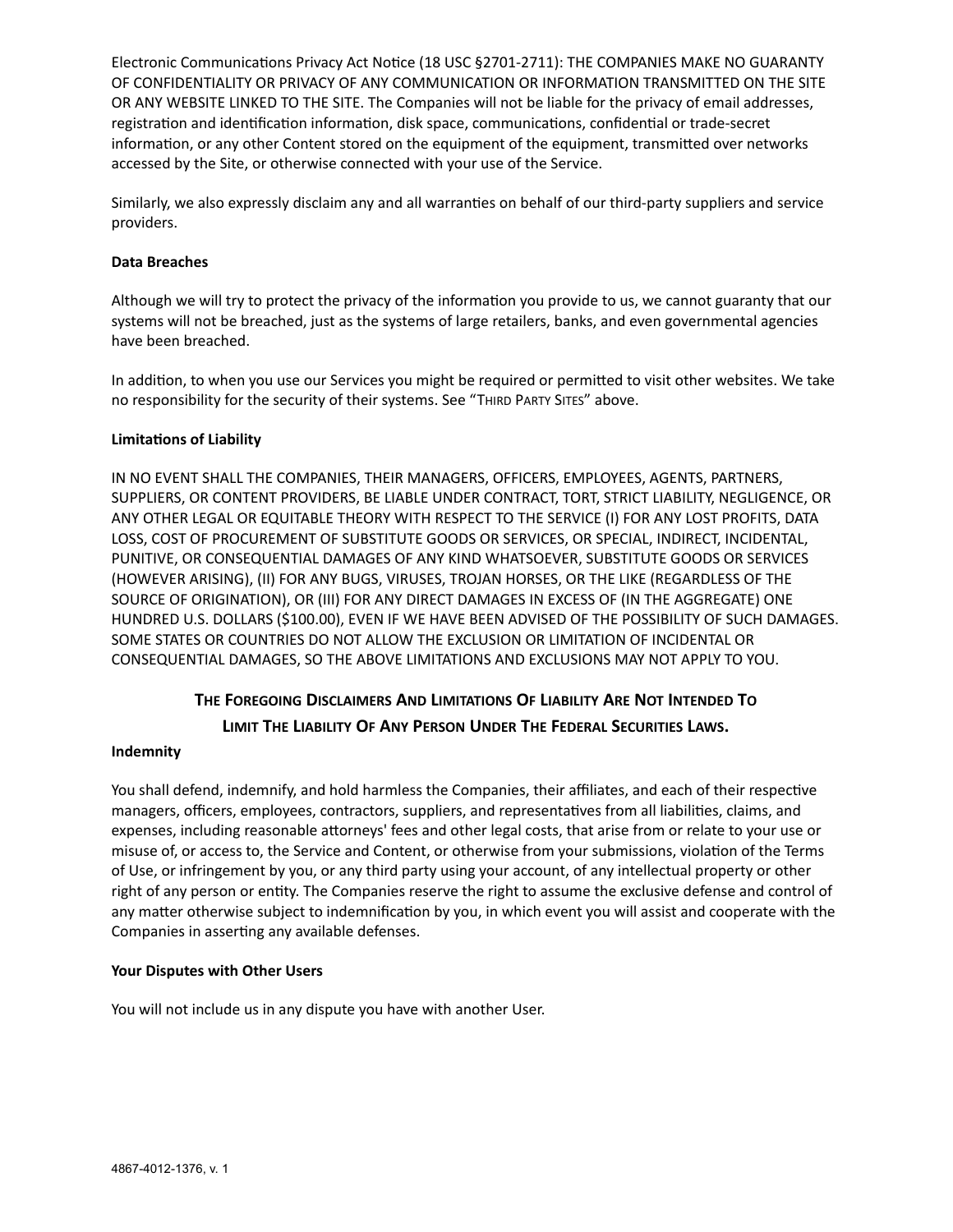#### **Assignment**

You may not assign any part of your interest in this Agreement or transfer your User account to another person.

The Companies may assign, transfer, or delegate any of its rights and obligations hereunder without consent.

#### **Governing Law**

This Agreement shall be governed by and construed in accordance with the laws of Arizona and the United States, without giving effect to any principles of conflicts of law, and without application of the Uniform Computer Information Transaction Act or the United Nations Convention of Controls for International Sale of Goods. You agree that the Site is a passive website that does not give rise to personal jurisdiction over the Companies, their affiliates, or their respective managers, officers, employees, or agents, either specific or general, in any jurisdiction other than Arizona.

#### **Mandatory Arbitration**

You agree that:

- Any claim, dispute, or controversy arising out of, relating to, or connected in any way with the Site or our Services, Privacy Policy, or Terms of Use that you may have against the Companies, other than Excluded Claims (as defined below), shall be resolved exclusively by arbitration, rather than through the court system.
- Any claim we may have against you arising out of your activities with respect to the Site, other than Excluded Claims (as defined below), shall similarly be resolved exclusively by arbitration.
- The arbitration shall be conducted in accordance with and pursuant to the arbitration procedures of FINRA, as long as all of the claims (other than Excluded Claims) are eligible to be arbitrated in accordance with such procedures. If some or all of the claims (other than Excluded Claims) are not eligible to be arbitrated in accordance with FINRA procedures, then the arbitration shall be conducted and administered by the American Arbitration Association ("AAA") and conducted before a single arbitrator pursuant to the applicable Rules and Procedures established by AAA ("Rules and Procedures") (available at<http://www.adr.org>).
- The arbitration shall be held in Phoenix, Arizona or at another location that you and we select by mutual agreement.
- There shall be no authority for any claims to be arbitrated on a class or representative basis. The arbitrator is authorized to decide only your or our individual claims; and he or she shall not consolidate or join the claims of other persons or parties who may be similarly situated. We refer to this as the "Individual-Claims-Only Requirement."